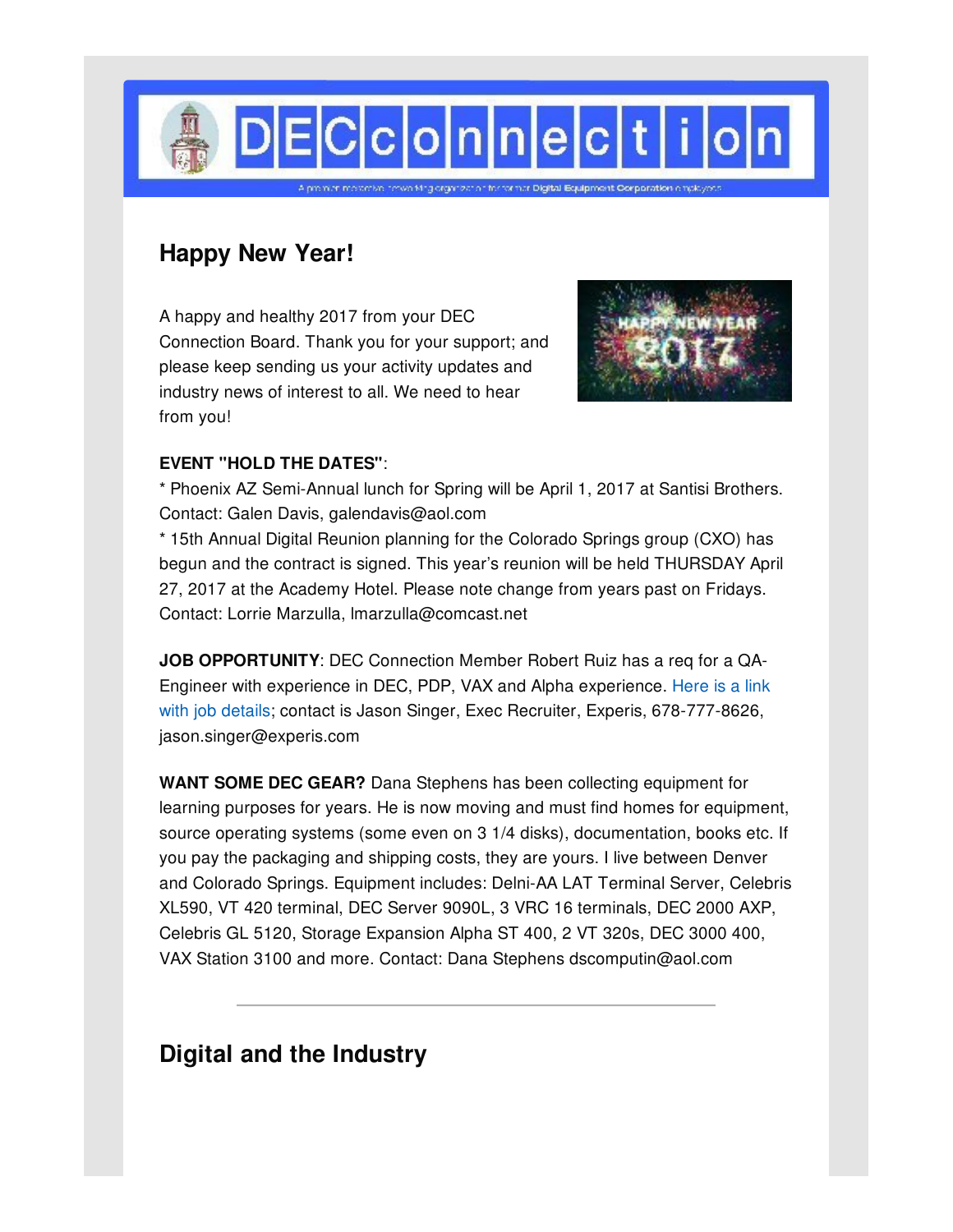

Yet another take on our Russian thread, from Bob Nusbaum (bob\_nusbaum@comcast.net):

In 1996 I traveled to Warsaw, Poland to address a meeting of the Polish chapter of DECUS, which by then encompassed users of both legitimately purchased and smuggled / knock-off DEC computers. After my talk, I chatted with one enthusiastic customer who told me that he had "thousands of WAX systems". Figuring

that the "W" I heard in "WAX" was just an artifact of differing phonetics in Polish vs. English, I asked "Do you mean VAX?". "No", he replied. "I mean WAX - W-A-X. That is the name of the VAX clones that were used everywhere in Russia, Poland, and the other countries where DEC was not allowed to sell during the Cold War! They run VMS perfectly right out of the box."

P.S. - A shout-out to Jack Mileski, my first boss at DEC (and now DEC Connection VP), who hired me fresh out of business school to product manage and bring to market an ease-of-use software package for the ill-fated PDT-11 desktop line. The PDTs didn't survive DEC politics, but the Forms Management System (FMS) that we built for them did quite well!

Dave Price recently found a vintage computer site and provided us with some interesting links to DEC computers, magazines, and brochures: [Computers](http://www.1000bit.it/database2.asp?id=13&grp=S_NOM) Hm... anyone remember something called a HiNote VP or a Venturis? [Brochures](http://www.1000bit.it/database2.asp?id=13&grp=S_NOM) same page, click on product and scroll down Digital Technical Journals, [1986-1988](http://www.1000bit.it/support/riviste/rivista.asp?id=70) Keep 'em coming, Dave! dave@tekbasics.com

# **DEC Connection Member News**

Welcome to our new and renewing members during December: Fred Balfour (NY), Mary Cole (MA), Fred Darrow (ME), Alan Earls (MA), Marce Enright (MA), Stephen Jablonsky (MA), Aline Migrants (MA), Lori Noonan (NC), Robert Ruiz (FL), Alice Stapelfeld (MA), Karen Umbrello (MA) and Nettie Watson (MA).



It's a new year and time to RENEW your membership if you're due - members check the Member Service Center (instructions below). Other readers, if you are enjoying our e-newsletters please consider joining and sending in a brief update on your activities for our newsletter. Here is how to join or renew: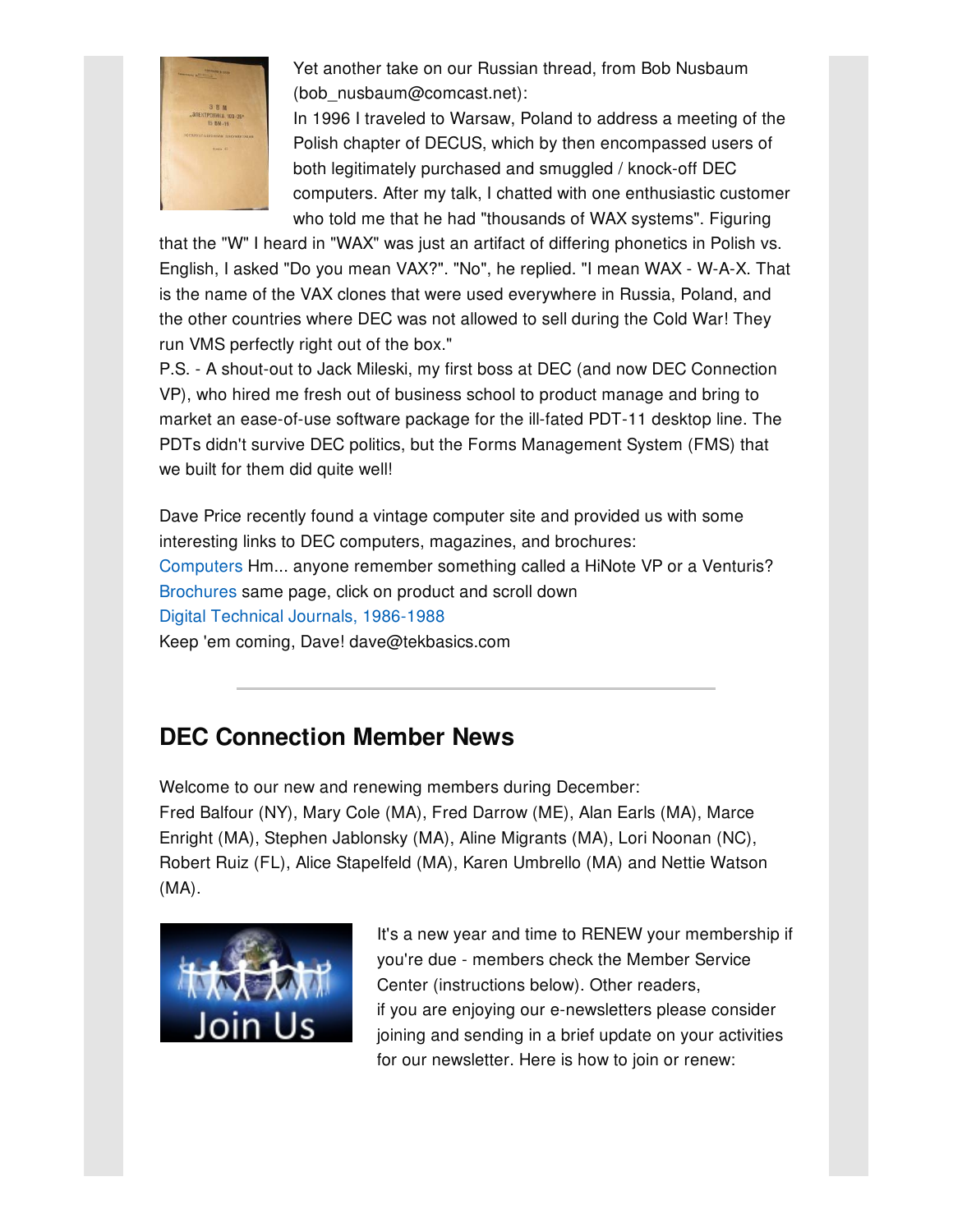#### **Membership Renewal Procedure**

• Click link to see if your membership is current in our [Member](http://www.decconnection.org/msclogin.php) Service Center and pay online with a credit card. If you have paid dues since 2010 you will be there use the email address we have on file - no leading or trailing spaces - email ava@decconnection.org for help.

• You can also join us (or renew) at Join the DEC [Connection](http://www.decconnection.org/join-online.htm) online!

• You can also send a personal check made out to The DEC Connection, c/o Bob Moore, 28 Fernglade Rd., Burlington MA 01803. \$10 for 1 year, \$25 for 3 years. • If you prefer to use your PayPal account directly (not via our website), use our payment address: registrations@decconnection.org - do NOT use any Board member's personal email address.

#### **DEC Connection Member NewsBytes**

Please send your update to: [ava@decconnection.org](http://www.decconnection.org/newsbytes.htm) See our NewsByte archive page.

**Karen Umbrello** writes that she worked at Digital for 20 years and then became part of the Compaq Corp team before our organization was eventually acquired by Intel Corporation in 2001. Still working at Intel (at the former Digital Facility) in Hudson, MA. Live in Westminster, MA and stay connected to many former DECies. Enjoyed the tour of the Mill in October 2016!! Thanks for the opportunity to become a member! kumbrello@comcast.net

■ We are reprinting this important note from **Jerry Bernath** 

(bernathbibi@gmail.com) who shared this TIMELY advice for DEC SERP and retirees who have been moved to a more expensive Medicare supplement plan by HP - Jerry noticed some fine print explaining how to use the AON Retiree Health Exchange with a benefit of \$1080 to select an alternative supplement to the one HP moved him to. Check this out: you'd have til December 7 to implement a plan beginning Jan. 1, 2017 but if you don't finish you can still start Feb. 1. Thanks also to Nancy Kilty for providing 6 pages of this document now on our website at this link with further [instructions.](http://www.decconnection.org/HP_2017_Retiree_Medical_Enrollment.pdf) And explaining that if you left the HP plan, unlike previously, you have an option to try this plan but can return to HP options next time. You can also go directly to AON Retiree Health Exchange for HP, 1-800-975- 0355, or <http://retiree.aon.com/hewlettpackard>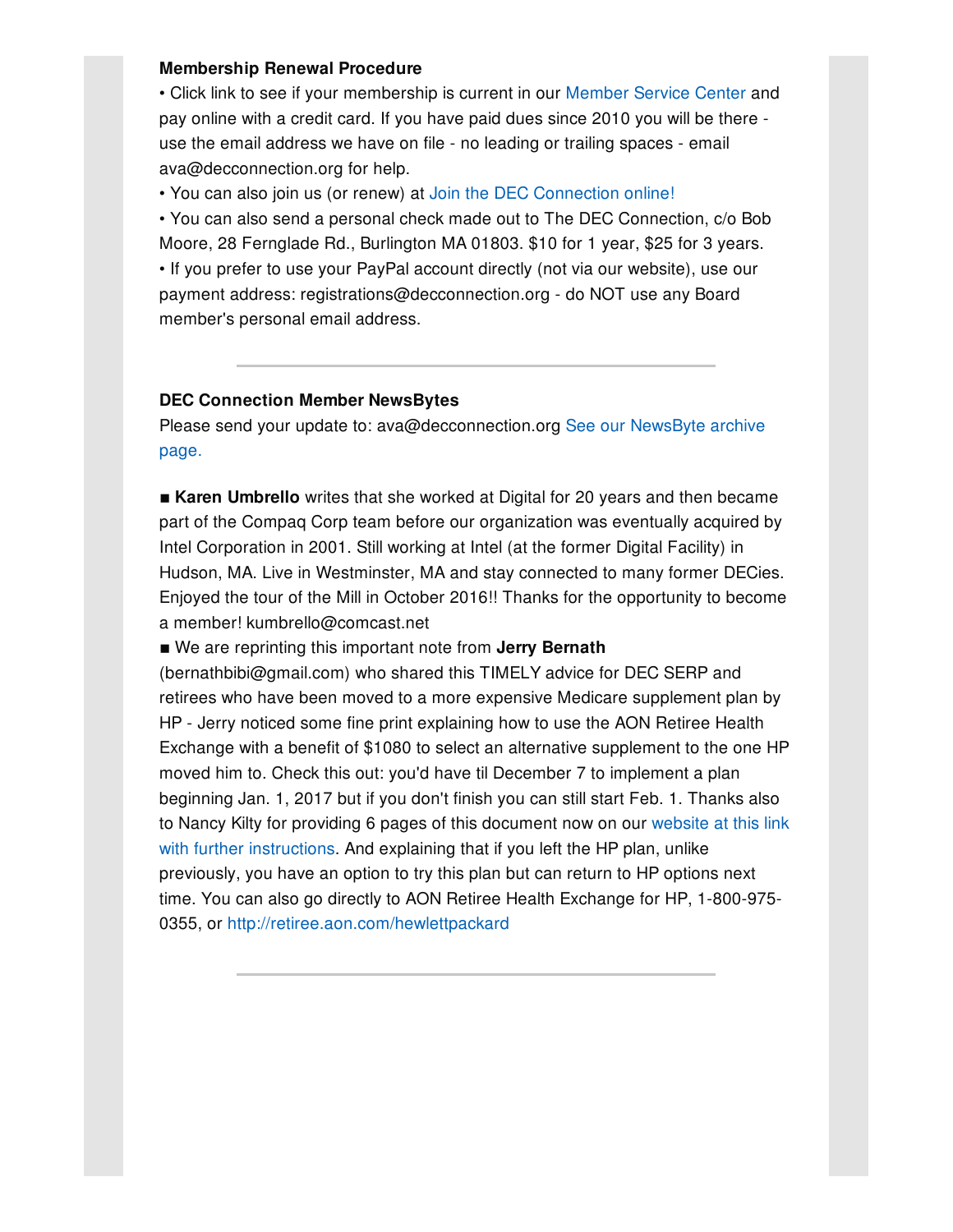### **Sad News Department**

Sadly, we have some deaths of former Digital employees to report:

- **Deborah Swan, 61, Spring Hill FL, 17 Dec 2016**
- Roland A. J. Belanger, Jr., 72, Hudson MA, 5 Dec 2016
- Ronald Glover, Esq., 64, Framingham MA, 16 June 2016
- Art Granfors, 88, Fryeburg ME, 29 July 2016

Details are on our [Memorial](http://www.decconnection.org/memorials.htm) Page.

### **Website [Features](http://www.decconnection.org) and Updates**

■ Where to Donate your Digital [Equipment](http://www.decconnection.org/DECdonations.htm) gear

■ The PBS video of the documentary about Ken and the history of DEC, **Digital\_Man/Digital\_World**, is available online (\$25+s/h) from the PBS store: http://www.shoppbs.org/product/index.jsp? productId=13315614 It's a wonderful hour-long nostalgia trip. Enjoy!

**For those who prefer to watch the free version on their computers**, the URL is: Link to Ken [Olsen/Digital](http://video.wfyi.org/video/2282149336/) Video